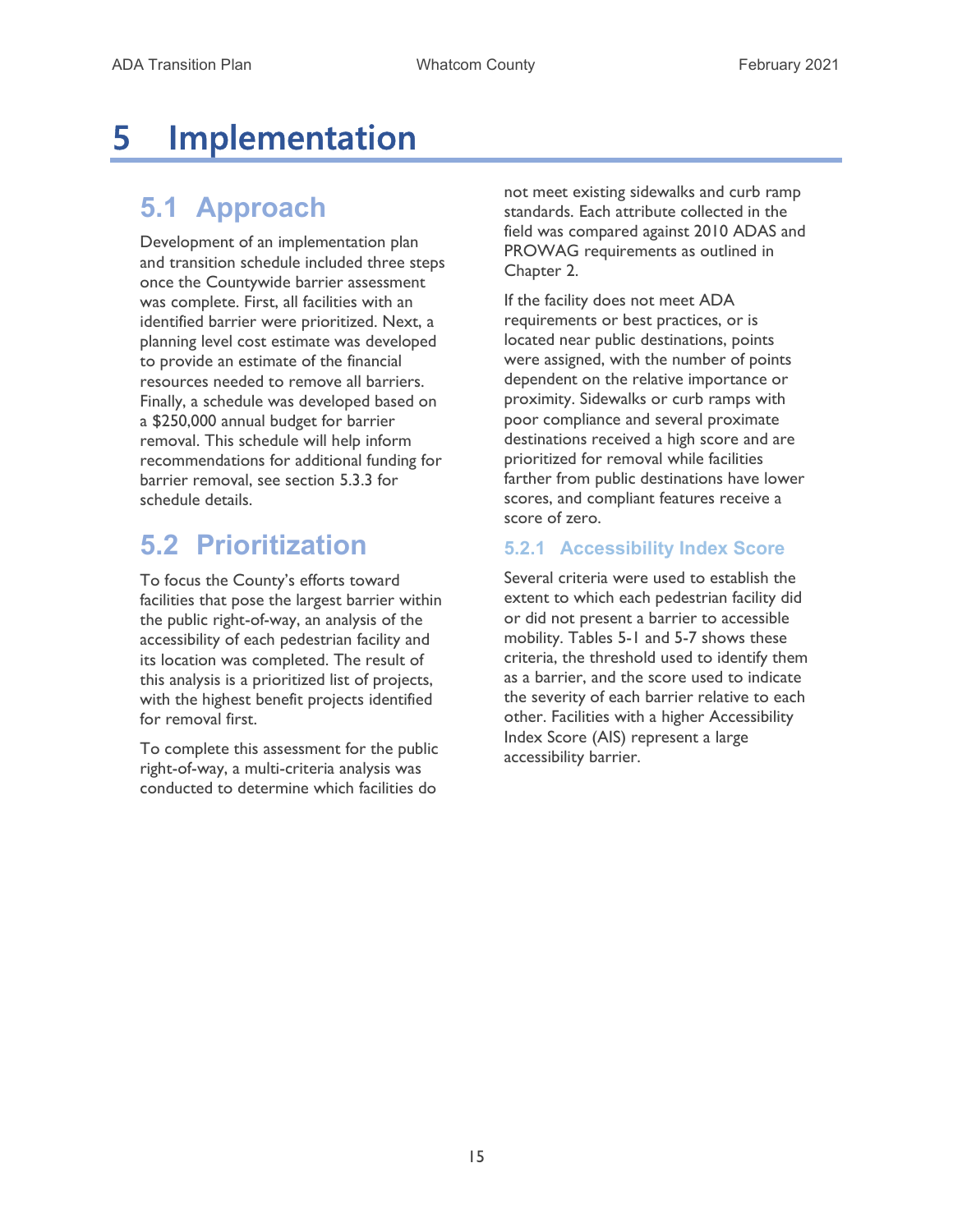Table 5-1 Sidewalk, Accessibility Index Score Value

| <b>SIDEWALK</b><br><b>ACCESSIBILITY</b><br><b>INDEX SCORE</b> | <b>CRITERIA</b>                                                                                                                 | <b>THRESHOLD</b>                                             | <b>SCORE</b>   |
|---------------------------------------------------------------|---------------------------------------------------------------------------------------------------------------------------------|--------------------------------------------------------------|----------------|
|                                                               | <b>Width</b>                                                                                                                    | $< 60$ inches or $< 48$ inches with<br>no sidewalk pull-outs | $\overline{4}$ |
|                                                               | Cross Slope Issue                                                                                                               | $> 2\%$                                                      | $\overline{1}$ |
|                                                               | Cross Slope Issue                                                                                                               | > 2.4%                                                       | $\overline{1}$ |
|                                                               | Cross Slope Issue                                                                                                               | $> 3\%$                                                      | $\overline{2}$ |
|                                                               | Condition                                                                                                                       | < Average                                                    | 3              |
|                                                               | Vertical Discontinuity Issue<br>$> \frac{1}{4}$ inch and $\leq \frac{1}{2}$ inch without<br>bevel or $>1/2$ inch                | Barriers Present >=1                                         | $\mathbf{I}$   |
|                                                               | Vertical Discontinuity Issue                                                                                                    | Barriers Present >=5                                         | $\mathbf{I}$   |
|                                                               | Vertical Discontinuity Issue                                                                                                    | Barriers Present >=10                                        | $\overline{1}$ |
|                                                               | Horizontal Discontinuity Issue<br>$> \frac{1}{2}$ inch                                                                          | Barriers Present >=1                                         | ı              |
|                                                               | Horizontal Discontinuity Issue                                                                                                  | Barriers Present >=5                                         | $\overline{1}$ |
| <b>Sidewalks</b>                                              | Horizontal Discontinuity Issue                                                                                                  | Barriers Present >=10                                        | $\overline{1}$ |
|                                                               | <b>Fixed Obstacles</b>                                                                                                          | Barriers Present >=1                                         | $\overline{1}$ |
|                                                               | <b>Fixed Obstacles</b>                                                                                                          | Barriers Present >=2                                         | I              |
|                                                               | <b>Fixed Obstacles</b>                                                                                                          | Barriers Present >=3                                         | $\overline{1}$ |
|                                                               | Moveable Obstacles                                                                                                              | Barriers Present >=1                                         | $\overline{1}$ |
|                                                               | Moveable Obstacles                                                                                                              | Barriers Present >=2                                         | I              |
|                                                               | Moveable Obstacles                                                                                                              | Barriers Present >=3                                         | I              |
|                                                               | <b>Protruding Obstacles</b>                                                                                                     | Barriers Present >=1                                         | $\overline{1}$ |
|                                                               | <b>Protruding Obstacles</b>                                                                                                     | Barriers Present >=2                                         | $\overline{1}$ |
|                                                               | <b>Protruding Obstacles</b>                                                                                                     | Barriers Present >=3                                         | $\overline{1}$ |
|                                                               | Non-Compliant Driveways<br>Non-Compliant >2% cross-slope,<br>and/or<br>Non-Concurrent Grade Break and/or<br>>8.3% Running Slope | Barriers Present >=1                                         | ı              |
|                                                               | Non-Compliant Driveways                                                                                                         | Barriers Present >=2                                         | $\overline{1}$ |
|                                                               | Non-Compliant Driveways                                                                                                         | Barriers Present >=3                                         | $\overline{1}$ |
|                                                               | Maximum Sidewalk (AIS) Score                                                                                                    |                                                              | 30             |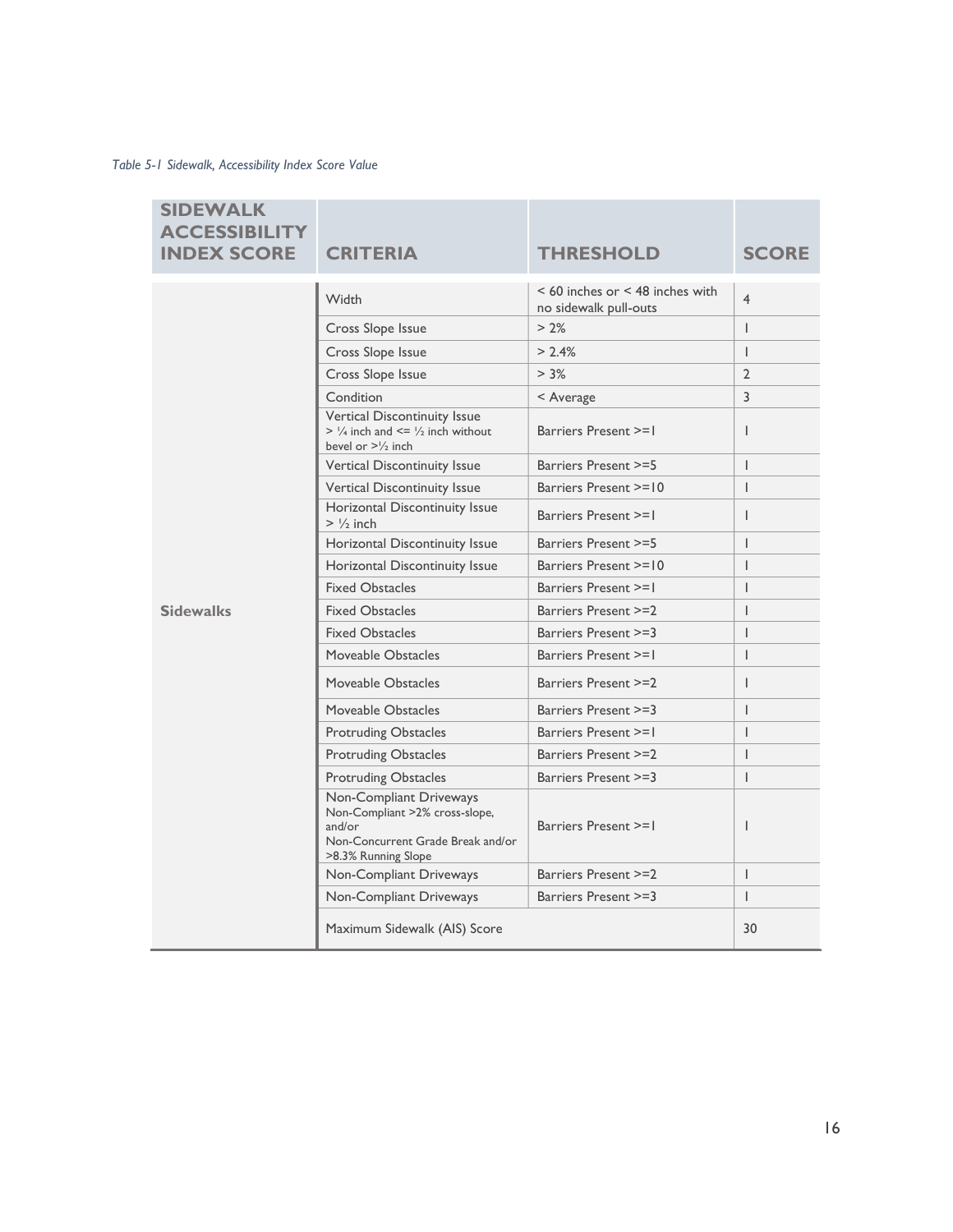Table 5-2 Curb Ramp Accessibility Index Score Value

| <b>CURB RAMP</b><br><b>ACCESSIBILIT</b><br><b>INDEX SCORE</b> | <b>RATING CRITERIA</b>                                   | <b>POSSIBLE</b><br><b>SCORE</b> |
|---------------------------------------------------------------|----------------------------------------------------------|---------------------------------|
| Ramp Width (Max.<br>Score)                                    | $<$ 48 inches                                            | 30                              |
| <b>Ramp Running</b><br>Slope (Max. Score)                     | > 8.3% (< 15 feet), or >5% (Blended)                     | 30                              |
| <b>Ramp Cross Slope</b><br>(Max. Score)                       | > 2%                                                     | 30                              |
| Ramp Type (Max.<br>Score)                                     | <b>Non-Compliant Type</b>                                | 30                              |
| Accessible Path                                               | No                                                       | $\overline{2}$                  |
| <b>Turning Space</b>                                          | None or width < full width of ramp or length < 48 inches | 5                               |
| <b>Turning Space Turning</b><br>Slope                         | > 2%                                                     | 3                               |
| Flare Slope                                                   | $> 10\%$                                                 | $\overline{2}$                  |
| Receiving Ramp                                                | <b>No</b>                                                | $\overline{2}$                  |
| <b>Truncated Domes</b><br>(DWS)                               | No                                                       | 3                               |
| <b>Truncated Domes</b><br>(DWS Placement)                     | Other than Back of Curb                                  | $\mathbf{I}$                    |
| <b>Truncated Domes</b><br>(DWS Depth)                         | $< 2$ feet                                               | $\overline{1}$                  |
| <b>Truncated Domes</b><br>(DWS Width)                         | Less than Full Width of Curb Ramp                        | $\mathsf{I}$                    |
| Grade Break                                                   | Not Concurrent                                           | $\overline{2}$                  |
| Counter Slope                                                 | > 5%                                                     | $\overline{2}$                  |
| Lip                                                           | $>$ $\frac{1}{4}$ inch                                   | $\overline{2}$                  |
| <b>End in Crosswalk</b>                                       | No                                                       | $\overline{2}$                  |
| Roadway Clear Space                                           | $<$ 4ft $\times$ 4ft                                     | $\overline{2}$                  |
| TOTAL CURB RAMPS ACCESSIBILITY SCORE (AIS)                    |                                                          | 30                              |

17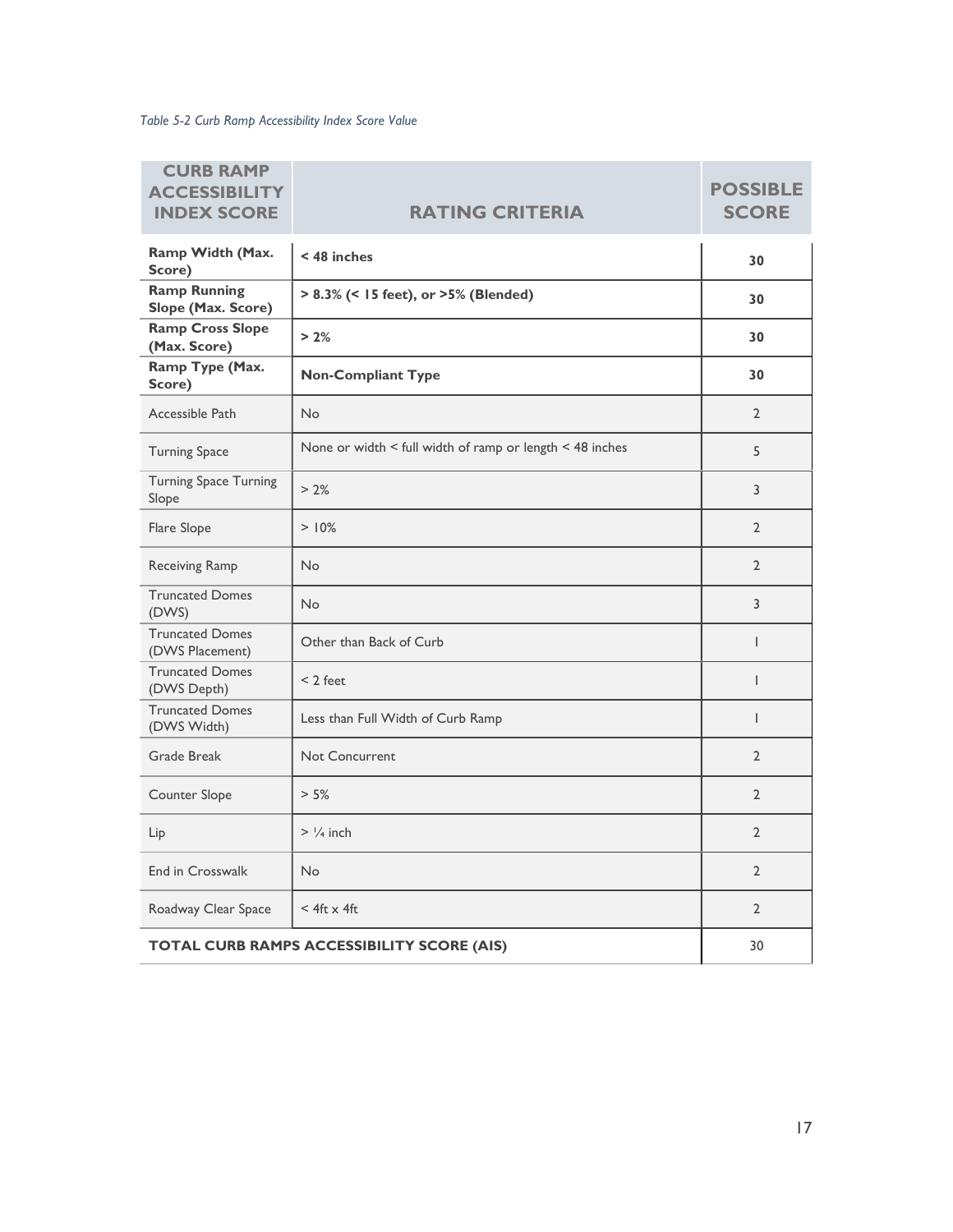Table 5-3 Signal Push Buttons Accessibility Index Score Value

| <b>SIGNAL PUSH</b><br><b>BUTTONS</b><br><b>ACCESSIBILITY</b><br><b>INDEX SCORE</b>           | <b>RATING CRITERIA</b>                                                                                                                                                                                                            | <b>POSSIBLE</b><br><b>SCORE</b> |
|----------------------------------------------------------------------------------------------|-----------------------------------------------------------------------------------------------------------------------------------------------------------------------------------------------------------------------------------|---------------------------------|
| Curb Distance                                                                                | Pushbutton less than $10$ feet from curb $=$ No                                                                                                                                                                                   | $\overline{2}$                  |
| Crosswalk Extension<br><b>Distance</b>                                                       | Pushbutton less than 5 feet from the extension of the crosswalk line<br>$=$ No                                                                                                                                                    | $\overline{2}$                  |
| Force Less Than 5lbs                                                                         | Pushbutton Force less than 5 pounds = No                                                                                                                                                                                          | $\overline{2}$                  |
| Vibe Feedback                                                                                | Pushbutton provide vibratory feedback when pushed $=$ No                                                                                                                                                                          | $\overline{2}$                  |
| <b>Button Size and Visual</b><br>Contrast                                                    | Pushbutton size meets minimum 2-inch diameter with visual contrast<br>from housing $=$ No                                                                                                                                         | $\overline{2}$                  |
| Distance of 2 Buttons<br>on Same Corner                                                      | Distance between pushbuttons on the same corner less than 10 feet<br>and audible indication of WALK interval in speech = No, or distance<br>greater than 10 feet and indication of WALK interval in both speech<br>or tone $=$ No | $\overline{2}$                  |
| Reach Depth from<br>Landing                                                                  | Reach depth from pushbutton to the landing is less than 10 inches =<br>No                                                                                                                                                         | $\overline{2}$                  |
| Mounting Height                                                                              | Mounting height of pushbutton from landing area is < 42 inches or ><br>48 inches                                                                                                                                                  | $\overline{2}$                  |
| <b>Tactile Arrow</b>                                                                         | Tactile Arrow provided = No                                                                                                                                                                                                       | $\overline{2}$                  |
| Directional Arrow                                                                            | Directional arrow on pushbutton face, housing or mounting &<br>pushbutton with parallel orientation to crosswalk direction = No                                                                                                   | $\overline{2}$                  |
| Level Clear Space                                                                            | Level clear space provided at pushbutton (min. 30" x 48") landing<br>area provided with less than a $2\%$ cross slope in any direction = $No$                                                                                     | $\overline{2}$                  |
| <b>Both Audible Tone</b><br>during "Walk" Cycle<br>and Audible Speech<br>during "Walk" Cycle | Audible indication of WALK interval in tone = No and Audible<br>indication of WALK interval in speech = No                                                                                                                        | $\overline{2}$                  |
| Locator Tone during<br>"Don't Walk" Cycle                                                    | Locator tone operates during DON'T WALK and flashing DON'T<br>WALK intervals $=$ No                                                                                                                                               | $\overline{2}$                  |
| <b>Braille Street Name</b>                                                                   | Braille correctly showing street name = No and audible indication of<br>street name at any time = No                                                                                                                              | $\overline{2}$                  |
| <b>APS Style Housing</b>                                                                     | Housing is APS Style = No                                                                                                                                                                                                         | $\overline{2}$                  |
| TOTAL SIGNAL PUSH BUTTONS ACCESSIBILITY SCORE (AIS)                                          | 30                                                                                                                                                                                                                                |                                 |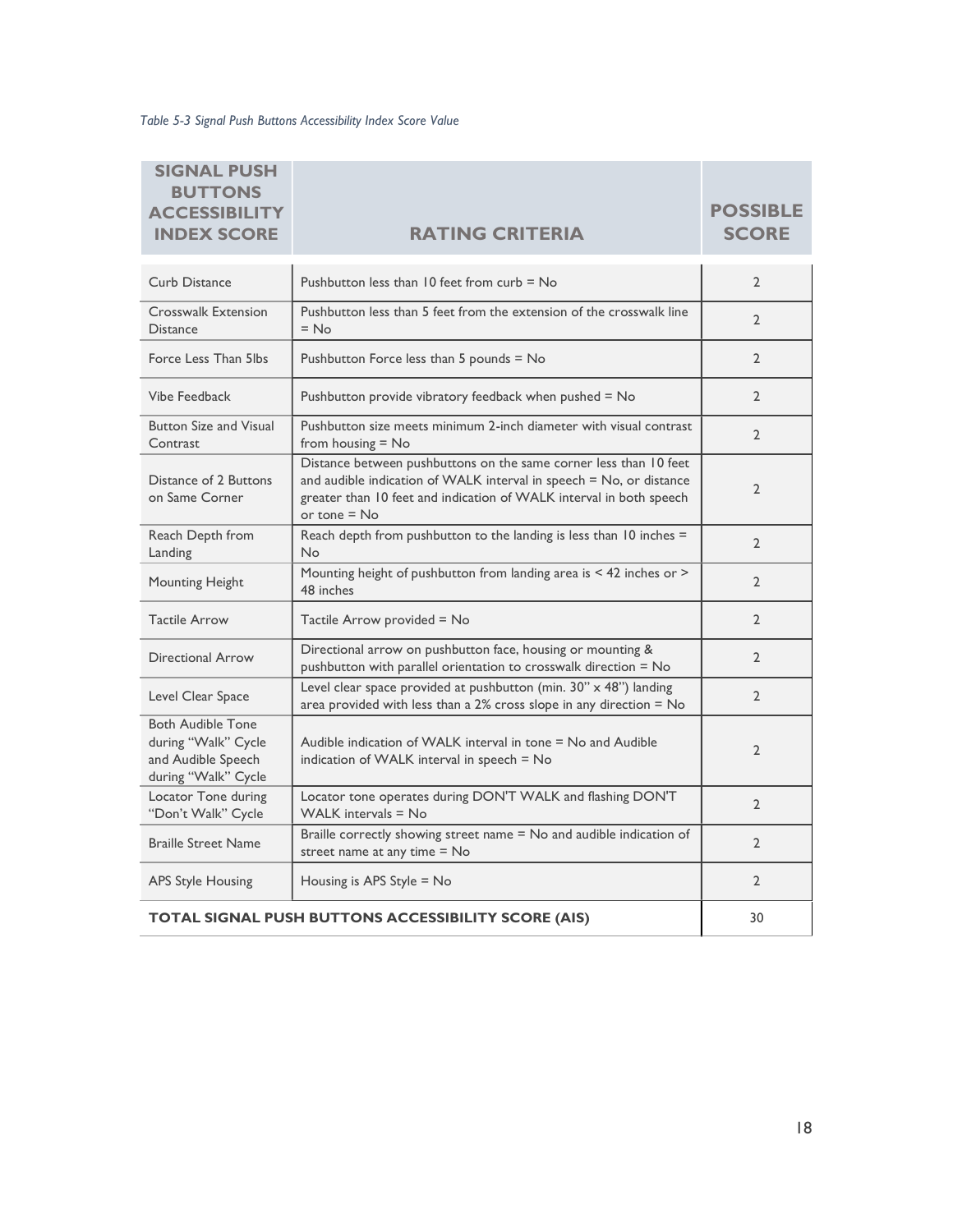Table 5-4 Parking Stall Accessibility Index Score Value

| <b>PARKING</b><br><b>STALL</b><br><b>ACCESSIBILITY</b><br><b>INDEX SCORE</b> | <b>RATING CRITERIA</b>                                                                                                                                                                                                                  | <b>POSSIBLE</b><br><b>SCORE</b> |
|------------------------------------------------------------------------------|-----------------------------------------------------------------------------------------------------------------------------------------------------------------------------------------------------------------------------------------|---------------------------------|
| Stall Width                                                                  | If regular stall, < 96 inches. If van accessible stall, < 132 inches and<br>adjacent aisle is < 96 inches.                                                                                                                              | $\overline{4}$                  |
| <b>Stall Turning Slope</b>                                                   | $> 2\%$                                                                                                                                                                                                                                 | $\overline{4}$                  |
| <b>Stall Pavement Marking</b>                                                | No Marking                                                                                                                                                                                                                              | 3                               |
| Sign Present                                                                 | No Sign                                                                                                                                                                                                                                 | $\overline{2}$                  |
| Sign Height                                                                  | $< 60$ inches                                                                                                                                                                                                                           | T                               |
| Wheel stop or Curb<br>Present                                                | No Wheel stop/Curb (and not a parallel stall)                                                                                                                                                                                           | $\overline{2}$                  |
| <b>Vertical Clearance</b>                                                    | < 98 inches and a van accessible parking stall                                                                                                                                                                                          | $\overline{2}$                  |
| Adjacent Walkway<br>Width                                                    | For parallel on-street parking with a sidewalk $\leq$ 14 feet wide<br>nearby, stall is not at end of block. If sidewalk is > 14 feet wide, no<br>access aisle provided in road parallel to stall or access aisle is $< 5$<br>feet wide. | $\overline{2}$                  |
| <b>Connected to</b><br><b>Access Aisle (Max.</b><br>Score)                   | <b>No Access Aisle</b>                                                                                                                                                                                                                  | 10                              |
| Connected to<br>Accessible Path                                              | Not Connected                                                                                                                                                                                                                           | $\overline{2}$                  |
| <b>Access Aisle Width</b>                                                    | $< 60$ inches                                                                                                                                                                                                                           | 3                               |
| <b>Access Aisle Turning</b><br>Slope                                         | > 2%                                                                                                                                                                                                                                    | 3                               |
| <b>Pavement Marking</b>                                                      | No Hatching                                                                                                                                                                                                                             | $\overline{2}$                  |
| TOTAL PARKING STALLS ACCESSIBILITY SCORE (AIS)                               |                                                                                                                                                                                                                                         | 30                              |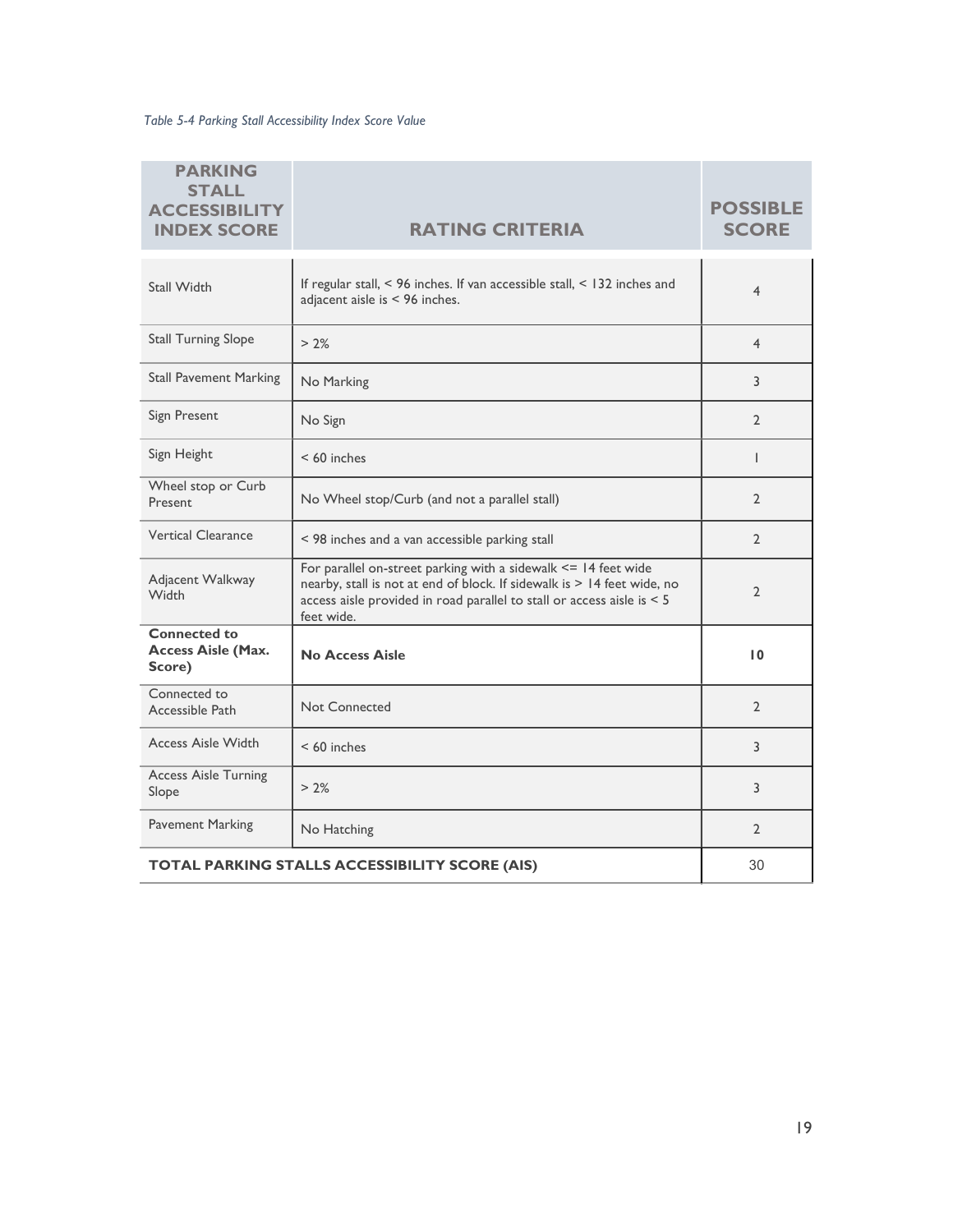Table 5-5 Railroad Crossing Accessibility Index Score Value

| <b>RAILROAD</b><br><b>CROSSING</b><br><b>ACCESSIBILITY</b><br><b>INDEX SCORE</b> | <b>RATING CRITERIA</b>                                     | <b>POSSIBLE</b><br><b>SCORE</b> |
|----------------------------------------------------------------------------------|------------------------------------------------------------|---------------------------------|
| Flange Gap                                                                       | $>$ 3 inches wide                                          | 10                              |
| <b>DWS</b>                                                                       | No DWS                                                     | 10                              |
| <b>DWS Placement</b>                                                             | < 6 feet or > 15 feet from edge of nearest rail, or No DWS | 10                              |
| <b>TOTAL RAILROAD CROSSING ACCESSIBILITY SCORE (AIS)</b>                         | 30                                                         |                                 |

Table 5-6 Crosswalk Accessibility Index Score Value

| <b>CROSSWALK</b><br><b>ACCESSIBILITY</b><br><b>INDEX SCORE</b> | <b>RATING CRITERIA</b>                                                             | <b>POSSIBLE</b><br><b>SCORE</b> |
|----------------------------------------------------------------|------------------------------------------------------------------------------------|---------------------------------|
| Width                                                          | $< 6$ feet                                                                         | 6                               |
| Run Slope                                                      | $> 5\%$                                                                            | 12                              |
| <b>Cross Slope</b>                                             | > 2% at Stop/Yield Controlled Intersections or > 5% at other types<br>of crossings | 12                              |
| <b>TOTAL CROSSWALK ACCESSIBILITY SCORE (AIS)</b>               |                                                                                    | 30                              |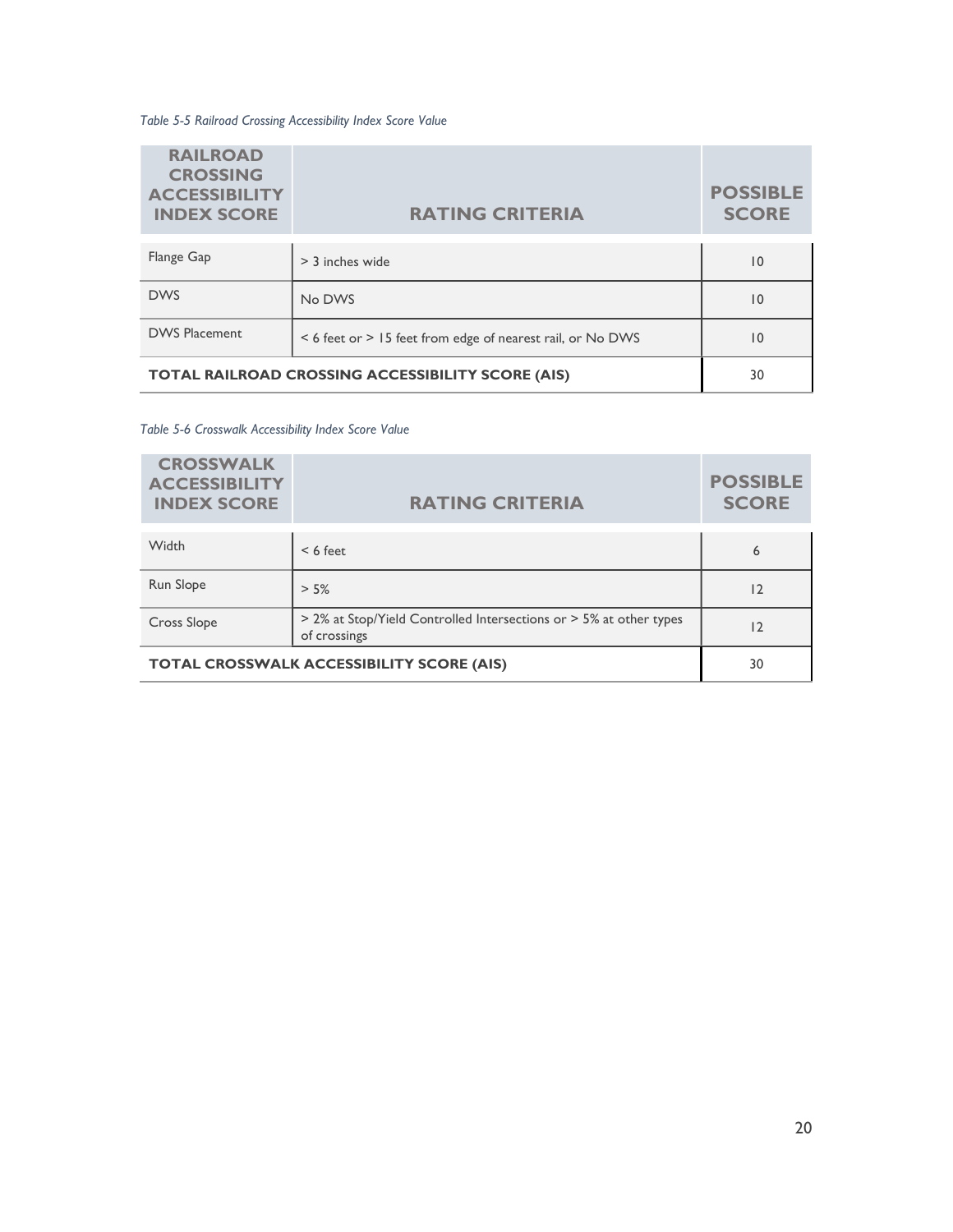Table 5-7 Bus Stop Accessibility Index Score Value

| <b>BUS STOP</b><br><b>ACCESSIBILITY</b><br><b>INDEX SCORE</b> | <b>RATING CRITERIA</b>                                                                     | <b>POSSIBLE</b><br><b>SCORE</b> |
|---------------------------------------------------------------|--------------------------------------------------------------------------------------------|---------------------------------|
| <b>Boarding Area</b><br><b>Dimensions</b>                     | $\le$ 5'x8' or no boarding area                                                            | 8                               |
| Condition                                                     | Poor                                                                                       | 5                               |
| <b>Boarding Area Cross</b><br>Slope                           | $> 2\%$                                                                                    | 5                               |
| Boarding Area Run<br>Slope                                    | > 5% and not similar to roadway grade                                                      | $\overline{4}$                  |
| Accessible Route Slope                                        | > 5% and not similar to roadway grade (if separation between<br>boarding area and shelter) | 4                               |
| <b>Shelter Cross Slope</b>                                    | > 2% (If there is a shelter)                                                               | 4                               |
| <b>TOTAL BUS STOP ACCESSIBILITY SCORE (AIS)</b>               |                                                                                            | 30                              |

#### 5.2.2 Location Index Score

A number of popular community destinations - such as schools, transit and parks - are used to identify high priority pedestrian facilities within the County. This is done by determining which pedestrian facilities fall within a specified proximity of one or more of these destinations.

Pedestrian facilities within the identified proximity are assigned points based on each destination they are close to, as shown in Table 5-8. This measure is called the Location Index Score (LIS), which identifies high pedestrian generating overlapping areas. Ultimately the more pedestrian generators, the higher the score.

Community Defined Destinations identified during the public outreach process consisted of general land uses as well as specific locations that participants identified as issues. Specific locations included facilities like sidewalks, curb ramps, crosswalks and signals that individuals had identified as barriers.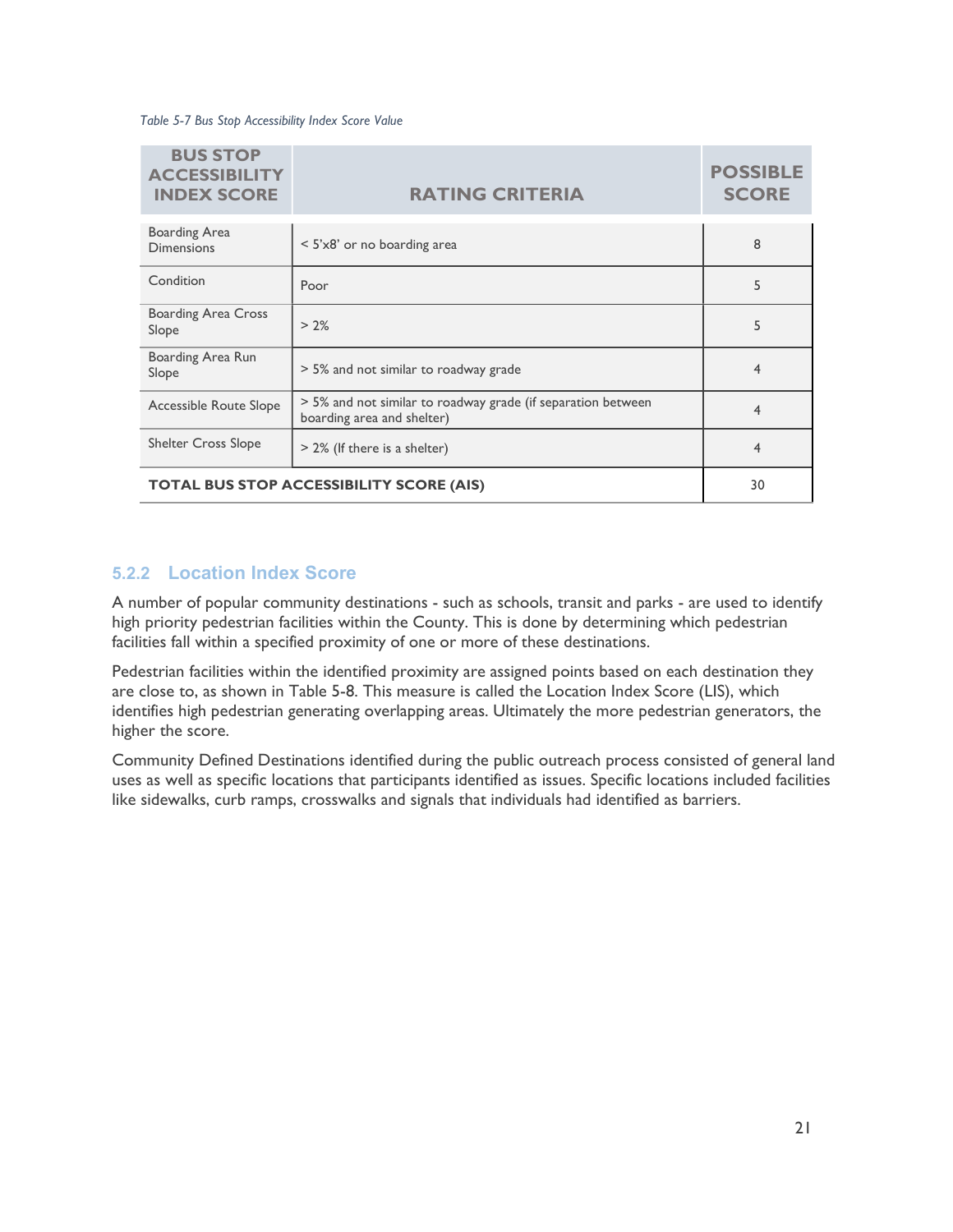Table 5-8 Location Index Score Value

| <b>LOCATION CRITERIA</b>                                                             | <b>RATING CRITERIA</b>                                                             | <b>POSSIBLE</b><br><b>SCORE</b> |
|--------------------------------------------------------------------------------------|------------------------------------------------------------------------------------|---------------------------------|
| <b>Schools</b>                                                                       |                                                                                    |                                 |
| Proximity to Schools                                                                 | Within $\frac{1}{8}$ -mile radius of school                                        | 5                               |
| <b>Walk-To-School Route Proximity</b>                                                | Within 1/2-mile radius of school                                                   | 5                               |
| <b>Parks</b>                                                                         | Within $\frac{1}{6}$ -mile radius of park                                          | 5                               |
| <b>Transit</b>                                                                       |                                                                                    |                                 |
| Park and Ride                                                                        | Within $\frac{1}{8}$ -mile of park and ride                                        | 5                               |
| <b>Bus Stops</b>                                                                     | Within $\frac{1}{8}$ -mile of transit stop                                         | 5                               |
| <b>Traffic Signal/Roundabout</b>                                                     | Within 1/8-mile of signal or roundabout                                            | 5                               |
| <b>Public Buildings</b>                                                              | Within 1/ <sub>8</sub> -mile of location                                           | 5                               |
| Downtown / Urban /<br><b>Commercial Business Centers</b>                             | Within 1/4-mile radius of Downtown, Urban<br>and Commercial Business Center Zoning | 5                               |
| <b>Community Defined Destinations</b><br>(defined by Stakeholder/Public Engagement*) | Within 1/ <sub>8</sub> -mile of location                                           | 5                               |
| <b>TOTAL LOCATION INDEX SCORE (LIS)</b>                                              |                                                                                    |                                 |

\* Note: Community Defined Destinations to be identified based on public outreach, ADA surveys, etc. on what locations are more important, thus giving extra weight to those community defined destinations. (To be determined)

### 5.2.3 Barrier Removal Priorities

By combining the Accessibility Index Score and Location Index Score or Facility Use Index Score together, a Composite Index Score was developed. Together, these measures prioritize barrier removal at locations where pedestrian facilities present a barrier and where pedestrians would be expected.

Facilities with the highest score should be addressed first (46+ points) and represent facilities that present a clear physical barrier and are in high demand areas. The next levels of

priority are 'high' (31-45 points) and 'medium' (16-30 points). Facilities with the lowest scores should be address last (1 to 15 points), have minor barriers, and are in locations where pedestrian demand would be expected to be lower. These scores are relative, comparing one facility to the other. The ranges for medium and high priority were defined based on review of the identified barriers and assessment of the relative barrier they present. It should be noted that while some barriers have a lower priority, they still should be removed.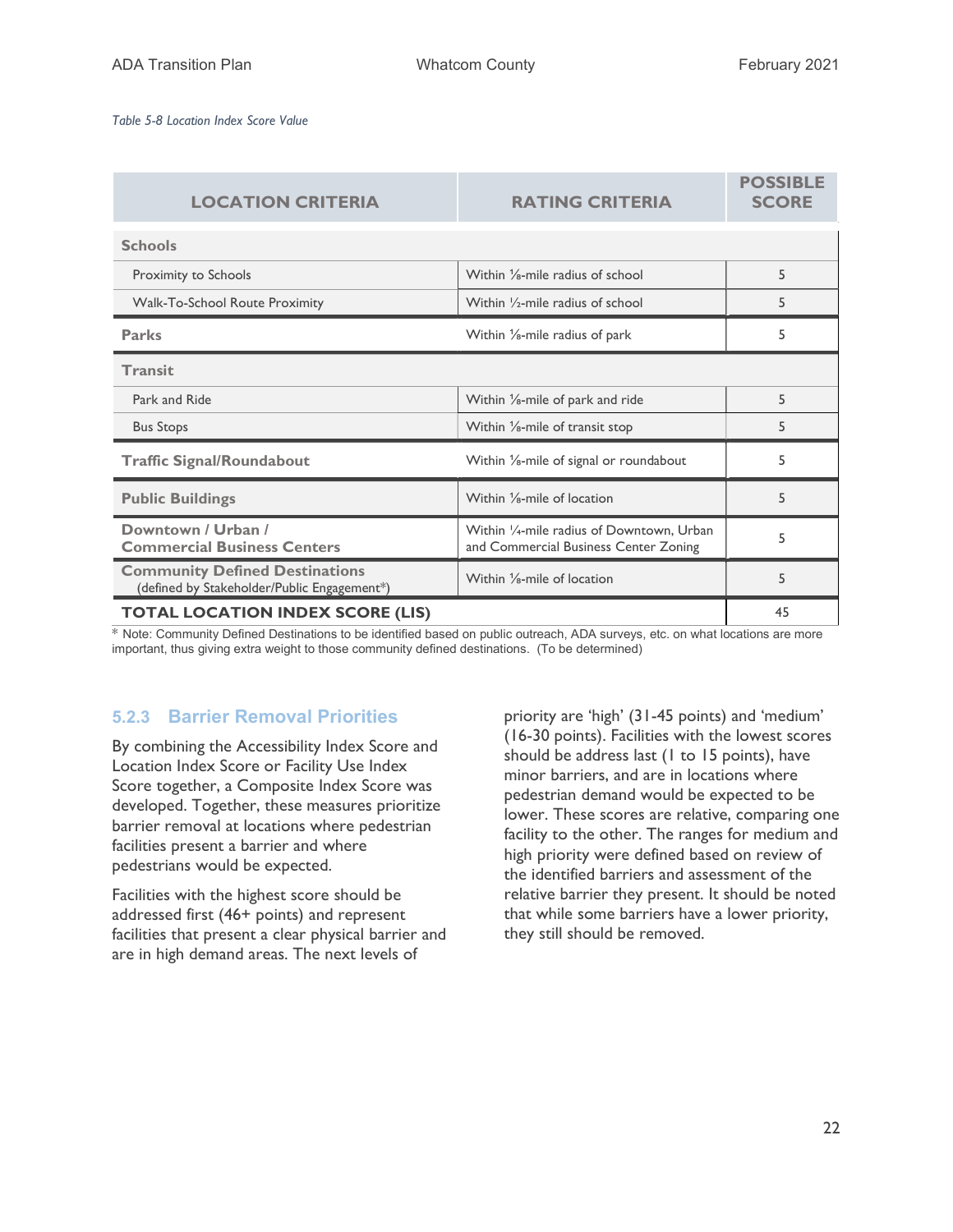# 5.3 Transition Plan Cost and Schedule

A key requirement of an ADA Transition Plan is development of a schedule which shows how long it will take the County to remove accessibility barriers. Understanding the financial resources needed to remove accessibility barriers is essential for developing such a schedule.

Cost estimates for each barrier were developed to assist in determining a schedule for the completion of the barrier removal process as a tool to help the County plan funding for the full removal of barriers over the coming years.

#### 5.3.1 Process

Unit costs were developed to address ADA barriers described in Chapter 2. The unit costs were developed using recent bid tabulations, input from County staff, and planning level assumptions concerning each ADA barrier type.

ADA deficiencies were totaled using their respective unit of measurement: for example, square yards for sidewalks, and number of facilities for curb ramps.

To avoid overestimation of non-compliant facilities, assumptions were made when necessary to address the repeatability of the unit cost and the quantities for each item. For example, a sidewalk segment with a noncompliant cross-slope that will require full replacement will not also require vertical discontinuity repair.

A final cost estimate was determined using information from the data inventory and calculated using current year construction costs.

### 5.3.2 Planning Level Cost Estimate

A planning level cost estimate to remove all identified barriers was developed based on the process described above. This overall cost includes construction, design, mobilization, and other construction related contingencies, but does not include County staffing needed for project management. Table 5-9 shows a summary of each activity associated with barrier removal and the applicable cost of removing the specified amount of deficiencies.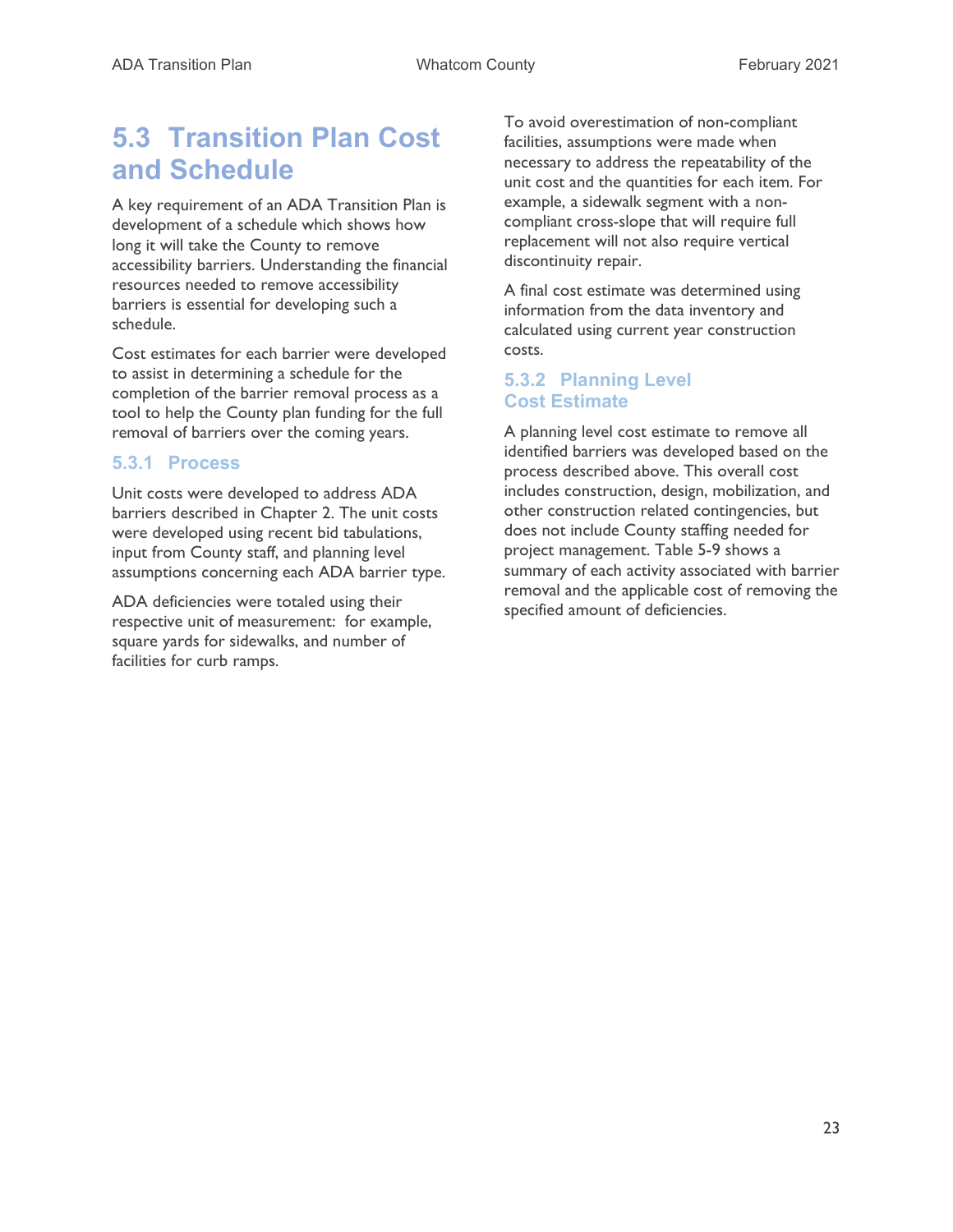#### Table 5-9 – Planning Level Cost Estimate Within the Public Right-of-way

|                                                                                                                                                          |                                                                                                 | <b>TOTAL</b>    | <b>TOTAL</b> |  |
|----------------------------------------------------------------------------------------------------------------------------------------------------------|-------------------------------------------------------------------------------------------------|-----------------|--------------|--|
| <b>ADA DEFICIENCY</b>                                                                                                                                    | <b>IMPROVEMENT TYPES</b>                                                                        | <b>QUANTITY</b> | <b>PRICE</b> |  |
| <b>Sidewalks</b>                                                                                                                                         |                                                                                                 |                 |              |  |
| <b>Non-Compliant Sidewalk</b>                                                                                                                            | Reconstruct existing sidewalk or paved<br>shoulder walkway                                      | 135,807 SY      | \$19,692,029 |  |
| <b>Non-Compliant Driveway</b>                                                                                                                            | New driveway with sidewalk                                                                      | 995             | \$2,885,500  |  |
|                                                                                                                                                          |                                                                                                 | <b>Subtotal</b> | \$22,578,000 |  |
| Maintenance/Miscellaneous                                                                                                                                |                                                                                                 |                 |              |  |
| <b>Non-Compliant Horizontal Discontinuity</b>                                                                                                            | Sidewalk crack sealing/grouting (10 LF of<br>sidewalk per horizontal discontinuity)             | 120 LF          | \$600        |  |
| <b>Fixed Obstacles</b>                                                                                                                                   | Relocation of obstacles including utility pole,<br>mailbox, tree trunk, etc.                    | 8               | \$54,000     |  |
| <b>Moveable Obstacles</b>                                                                                                                                | Relocation of obstacles including tree/bush<br>(prunable), message boards, parked cars,<br>etc. | 129             | \$25,800     |  |
| <b>Protruding Obstacles</b>                                                                                                                              | Relocation of obstacles including of<br>bush/tree, signs, awnings etc.                          | 216             | \$108,000    |  |
|                                                                                                                                                          |                                                                                                 | <b>Subtotal</b> | \$189,000    |  |
| <b>Curb Ramps</b>                                                                                                                                        |                                                                                                 |                 |              |  |
| <b>Missing Curb Ramps</b>                                                                                                                                | New curb ramp                                                                                   | 368             | \$2,208,000  |  |
| Non-compliant ramp (running slope, cross slope, ramp<br>width, flare slope, lip, grade break, etc.)                                                      | Reconstruct existing ramp                                                                       | 674             | \$4,044,000  |  |
| <b>Curb Ramps without Detectable Warning Surface</b><br>(DWS) or DWS is Non-Compliant                                                                    | Install/replace detectable warning surface                                                      | 9               | \$19,600     |  |
| Curb ramp at marked crosswalk does not end within<br>crosswalk.                                                                                          | Rechannelize crosswalk.                                                                         | 3               | \$3,300      |  |
|                                                                                                                                                          |                                                                                                 | <b>Subtotal</b> | \$6,275,000  |  |
| <b>Pushbuttons</b>                                                                                                                                       |                                                                                                 |                 |              |  |
| Non-APS Pushbutton and Pushbutton are Located<br>Incorrectly                                                                                             | Install new pole and pushbutton                                                                 | 15              | \$75,000     |  |
| Pushbutton is non-APS but is located within 5ft<br>crosswalk extension, 10ft from curb, compliant reach<br>depth, and adjacent to compliant clear space. | Install new pushbutton                                                                          | 9               | \$18,000     |  |
| <b>Subtotal</b>                                                                                                                                          |                                                                                                 | \$93,000        |              |  |
| <b>Bus Stops</b>                                                                                                                                         |                                                                                                 |                 |              |  |
| Non-compliant bus shelter<br>Replace Bus Shelter Pad (7.5SY per<br>100 SY<br>\$18,000<br>turning space cross slope<br>occurrence)                        |                                                                                                 |                 |              |  |
| <b>Subtotal</b><br>\$18,000                                                                                                                              |                                                                                                 |                 |              |  |
| <b>Accessible Parking Improvements</b>                                                                                                                   |                                                                                                 |                 |              |  |
| Non-compliant parking stall/parking aisle slope.                                                                                                         | Grind surface and/or add asphalt lift.                                                          | 2 EA            | \$4,000      |  |
| Subtotal                                                                                                                                                 |                                                                                                 |                 |              |  |
| Total                                                                                                                                                    |                                                                                                 |                 |              |  |
| Contingency @ 20%                                                                                                                                        |                                                                                                 |                 | \$5,832,000  |  |
| Design @ 12%                                                                                                                                             |                                                                                                 |                 | \$3,499,000  |  |
| Mobilization @ 8%                                                                                                                                        |                                                                                                 |                 | \$2,333,000  |  |
| TESC + Traffic Control @ 12%                                                                                                                             |                                                                                                 |                 | \$3,499,000  |  |
| <b>Construction Management @ 20%</b>                                                                                                                     |                                                                                                 |                 | \$5,832,000  |  |
| Public Right-of-Way: TOTAL 2020 DOLLARS                                                                                                                  |                                                                                                 |                 | \$50,160,000 |  |